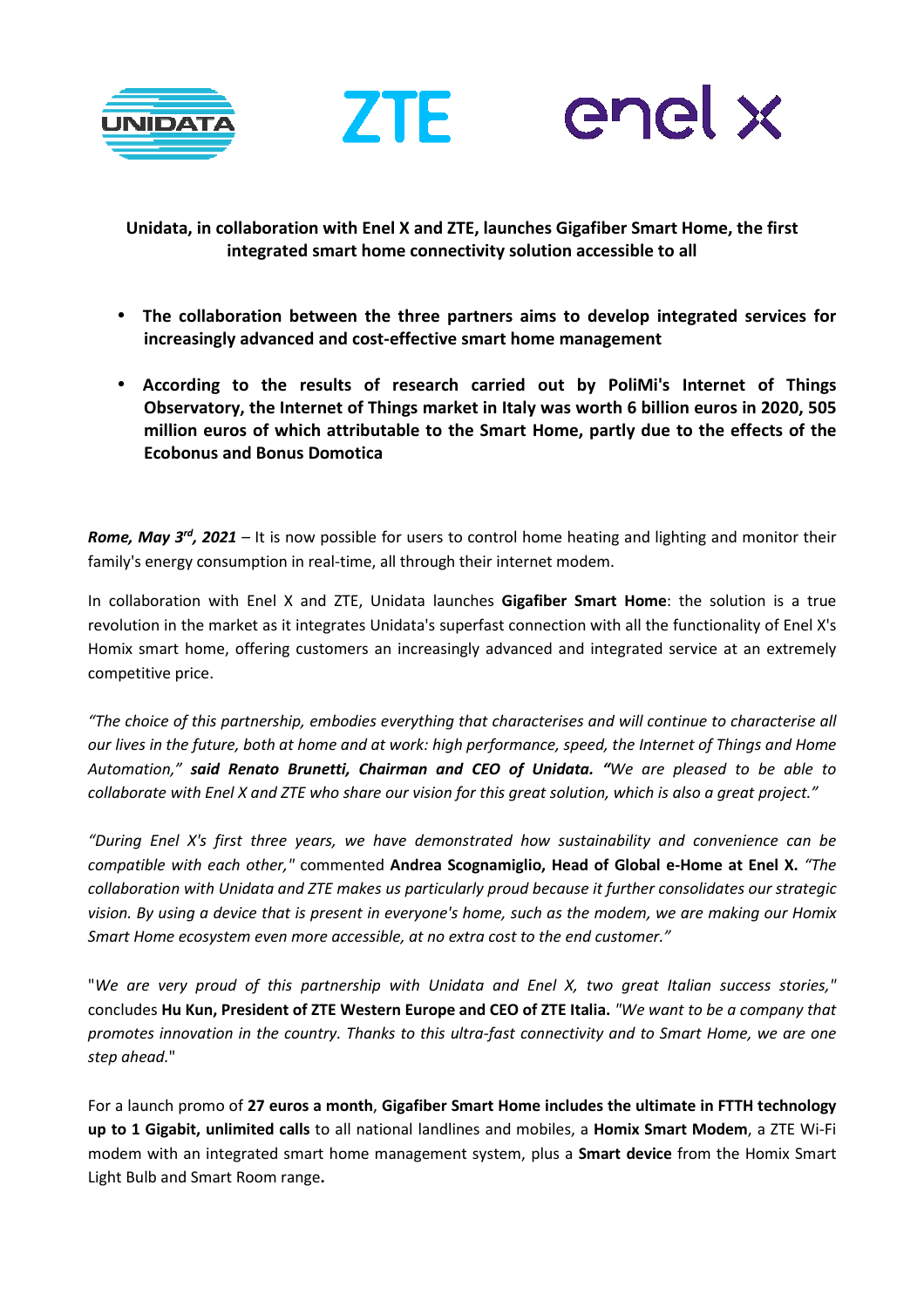

# enel x ZTE

With **Homix Smart Modem**, a device that everyone has in their homes, such as a modem, becomes the gateway to more advanced solutions that are both easy to use and convenient for users.

A single device can be used to access multiple services: internet connection, smart lighting control, smart temperature and energy usage control, and integrated security using home monitoring. These can all be managed directly from smartphones using the Homix app. Alexa users can also download the Homix skill for voice control, making home management even easier and smarter.

The domestic Internet of Things market is evolving constantly, now featuring a new, advanced solution that makes integrated home management even simpler by combining connectivity and energy services.

## **Data on the IoT market in Italy, with particular reference to home automation**

According to the results of research carried out by PoliMi's Internet of Things Observatory, the Internet of Things market in Italy was worth 6 billion euros in 2020, 505 million euros of which were attributable to Smart Home, partly due to the effects of the Ecobonus and Bonus Domotica that have driven sales of smart boilers, thermostats and air conditioners. Security solutions such as video cameras, door and window sensors and connected locks retain the top spot in terms of market share (21%) with a value of €105 million (although this is down 30% on 2019). The smart home speaker market has continued to grow, joining security solutions in first place, with a value of 105 million euros (+10%) or 21% of the market. Connected boilers, thermostats and air conditioners for managing heating and air conditioning benefited from the Superbonus and Ecobonus incentives, registering 15% growth, with sales of 75 million euros, equal to 15% of the market. Over two-thirds of Italian consumers have heard of the smart home at least once (69%, or +1%), the level of knowledge is highest among 18 to 34-year-olds (82%) and among users who are most familiar with technology (89%). The percentage of users who own at least one device (43%, +1%) and the use of smart functionality is also increasing (19% have increased their use, 13% have reduced it).

This market is constantly evolving and the arrival of 5G could help to standardize and consolidate it. It would improve interoperability between the different IoT devices that can be integrated into the home environment and would help further optimize the smart home experience.

### *Unidata*

Unidata S.p.A. Telecommunications, Cloud and IoT operator. The company was founded in 1985 by three partners who are still with the company. With a continuously expanding fiber optic network of over 3,000 km, a wireless network and a proprietary data center, it provides business, wholesale and residential customers with ultra-wideband connectivity services with FTTH (Fiber to the Home) direct architectures, wireless connectivity, VoIP services, cloud services and other dedicated solutions, with a high level of reliability and security. Other activities in the operational start-up phase relate to the Internet of Things (IoT), with the development and supply of solutions for the home automation and Smart City markets.